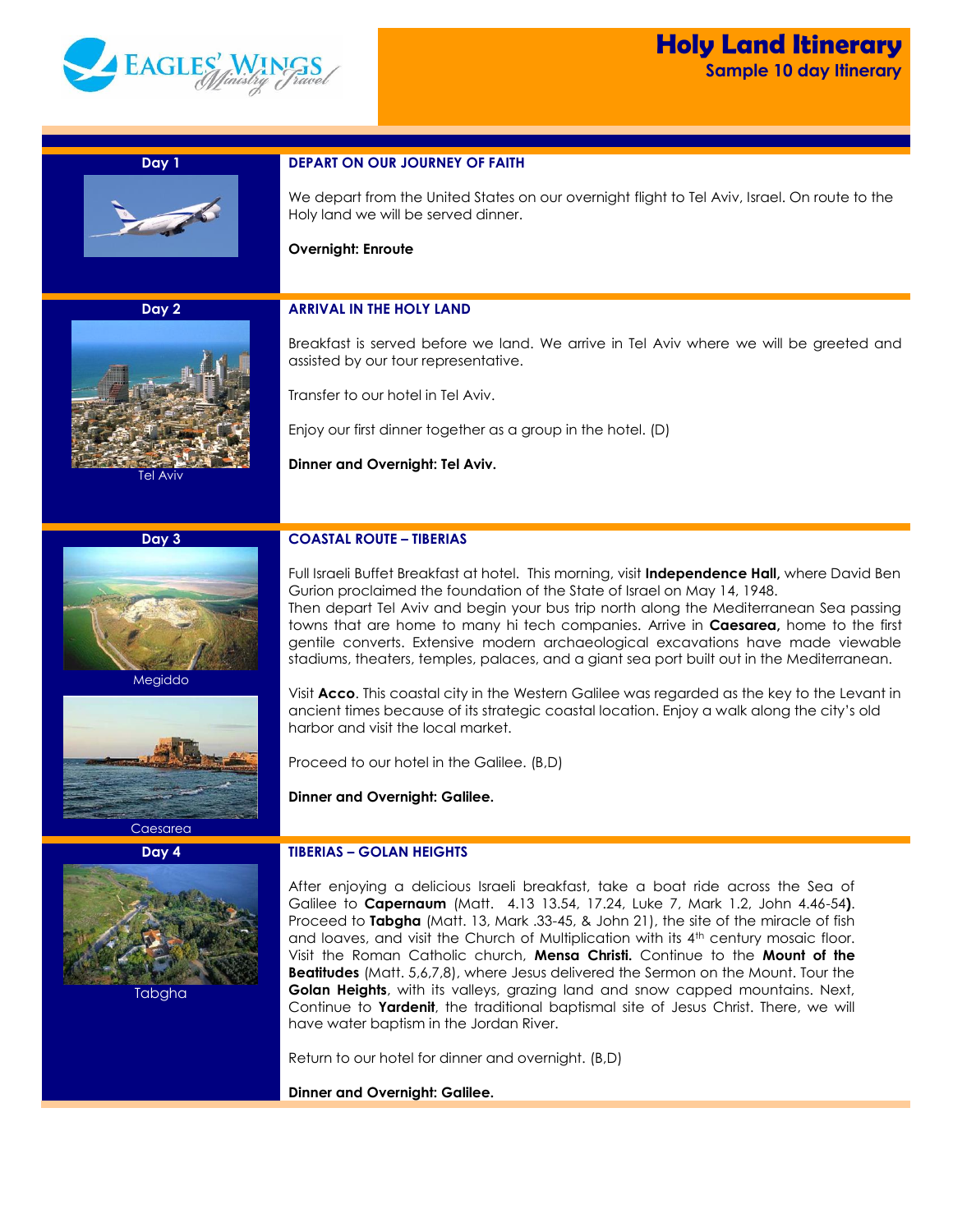#### **Day 5**



**Nazareth** 



Gideon's Spring

## **Day 6**



*Massada*



This morning visit **Gideon's Spring** to visit the water source where G-d sifted out the warriors in Gideon's army. Travel to the town of **Nazareth,** where Jesus spent most of his childhood. Here are the Basilica of Annunciation recalling the announcement of the Angel Gabriel and the synagogue where Jesus preached commentaries from the Torah. We will continue along to **Megiddo**; the royal Canaanite city that has been excavated for over a century and has become the cradle of the archaeology of Israel.

Continue to our hotel in Jerusalem. (B,D)

### **Dinner and Overnight, Jerusalem.**

## **MASSADA – DEAD SEA**

After enjoying a delicious Israeli breakfast, we will travel south to **Qumran**, site where the Dead Sea Scrolls were found. Then, tour **Massada**. Ascend by cable car and tour the ancient fortress where the Zealots made their last stand against the Romans in 73 AD. Descend by cable car. Continue to the **Dead Sea** in the afternoon and enjoy a float in the buoyant waters. Then, stop at the **Ein Gedi Nature Reserve** home to beautiful hot springs, fascinating plants and wildlife along with great hiking trails. Proceed to our hotel in Jerusalem. (B,D)

**Dinner and Overnight, Jerusalem.**



*Western Wall*

# **WESTERN WALL TUNNELS- CARDO-SOUTHERN WALL**

After breakfast, proceed to the **Old City of Jerusalem**. Take a fascinating tour of the **Western Wall Tunnels** under the foundations of the city which lead us back in time through the Second Temple era. Visit the **Western Wall**, the only remaining structure left from the majestic Second Temple built by King Herod over 2,000 years ago.

Tour the **Cardo**: The Main Road during the Christian Era, and the Broad Wall – a remnant from the days of King Hezekiah.

Continue to the **Southern Wall Excavations** and the authentic **Wide Steps** that led into the Temple's inner courtyard. They are a silent witness to where Jesus so often walked on his visits to the Temple in Jerusalem. Then, we will walk the **Rampart Walk** on top of the old city's walls. From here you can get a great view of the walls and an overview of the Old City. (B,D)

**Dinner and Overnight, Jerusalem.**